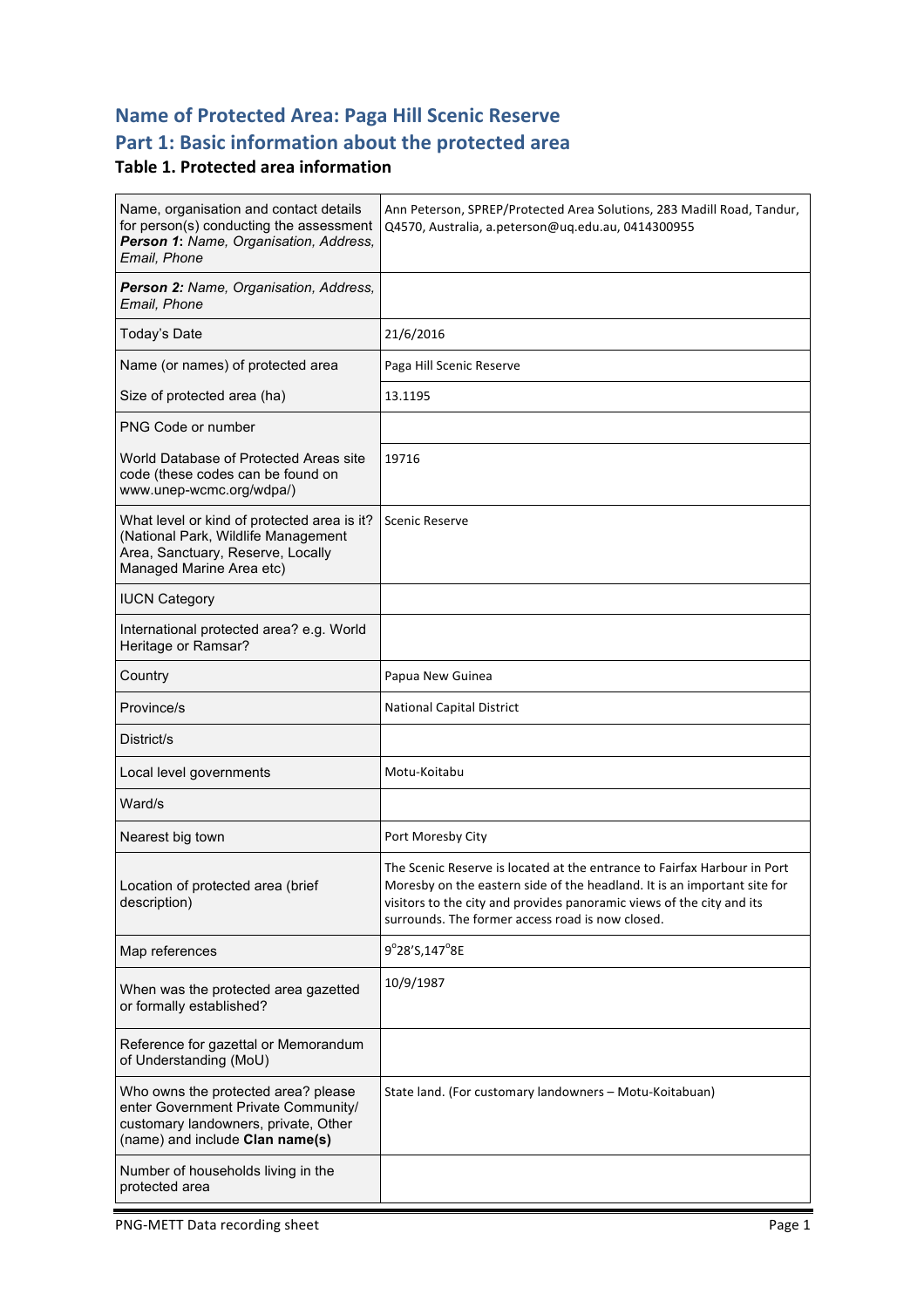| Population size within the protected area                                                                                                                                                                                                      |                                                                                                                                                                                                                                  |
|------------------------------------------------------------------------------------------------------------------------------------------------------------------------------------------------------------------------------------------------|----------------------------------------------------------------------------------------------------------------------------------------------------------------------------------------------------------------------------------|
| Who manages the protected area?(e.g.<br>please enter government, customary<br>landowners [add clan names]<br>management committee [how many and<br>what gender])                                                                               | Director of CEPA. Management Committee - CEPA in partnership with the<br>National Capital District Commission.                                                                                                                   |
| Total number of staff (this means anyone<br>working on the protected area in paid<br>jobs -whether NGOs, community,<br>rangers or customary landowners                                                                                         | $\mathbf{0}$                                                                                                                                                                                                                     |
| Temporary paid workers 0                                                                                                                                                                                                                       |                                                                                                                                                                                                                                  |
| Permanent paid workers 0                                                                                                                                                                                                                       |                                                                                                                                                                                                                                  |
| Annual budget (US\$) - excluding staff<br>salary costs                                                                                                                                                                                         | 0                                                                                                                                                                                                                                |
| Operational (recurrent) funds                                                                                                                                                                                                                  | 0                                                                                                                                                                                                                                |
| Project or special funds                                                                                                                                                                                                                       | 0                                                                                                                                                                                                                                |
| Reason for park establishment                                                                                                                                                                                                                  | Scenic/panoramic views of Fairfax Harbour                                                                                                                                                                                        |
| What are the main values for which the<br>area is designated (Fill this out after data<br>sheet 2)                                                                                                                                             | Scenic. Historic (WWII relics, gun emplacement, bunkers and<br>underground tunnels).                                                                                                                                             |
| List the primary protected area<br>management objectives (add lines if<br>needed after the most important<br>Management objective 1<br>objectives):                                                                                            | Preservation of landscape and historical features.                                                                                                                                                                               |
| Management objective 2                                                                                                                                                                                                                         |                                                                                                                                                                                                                                  |
| Management objective 3                                                                                                                                                                                                                         |                                                                                                                                                                                                                                  |
| Number of people involved in answering<br>the assessment questions                                                                                                                                                                             | 4                                                                                                                                                                                                                                |
| Name/organisation/contact details of<br>people participating the assessment<br>(Please do not insert return/enter or dot<br>points)                                                                                                            | David Kau, CEPA, PO Box 6601, Boroko, dkau@dec.gov.pg, 3014500;<br>Benside Thomas, CEPA (as above), bthomass@gmail.com, 3104500;<br>Andrew Yaga, CEPA, Ranger (at Moitaka), (as above), 3014500; James<br>Sabi, CEPA (as above). |
| Customary landowners/other community;<br>CEPA, Other national government<br>agency; Provincial govt; local level govt;<br>Protected area staff (anyone working on<br>the protected area in paid jobs; NGO;<br>Donors; External experts; Others |                                                                                                                                                                                                                                  |
| Please note if assessment was carried<br>out in association with a particular<br>project, on behalf of an organisation or<br>donor.                                                                                                            | SPREP through the PNG Protected Area Assessment Project, which is a<br>component of the GEF Community-based Forest and Coastal<br>Conservation and Resource Management Project in PNG.                                           |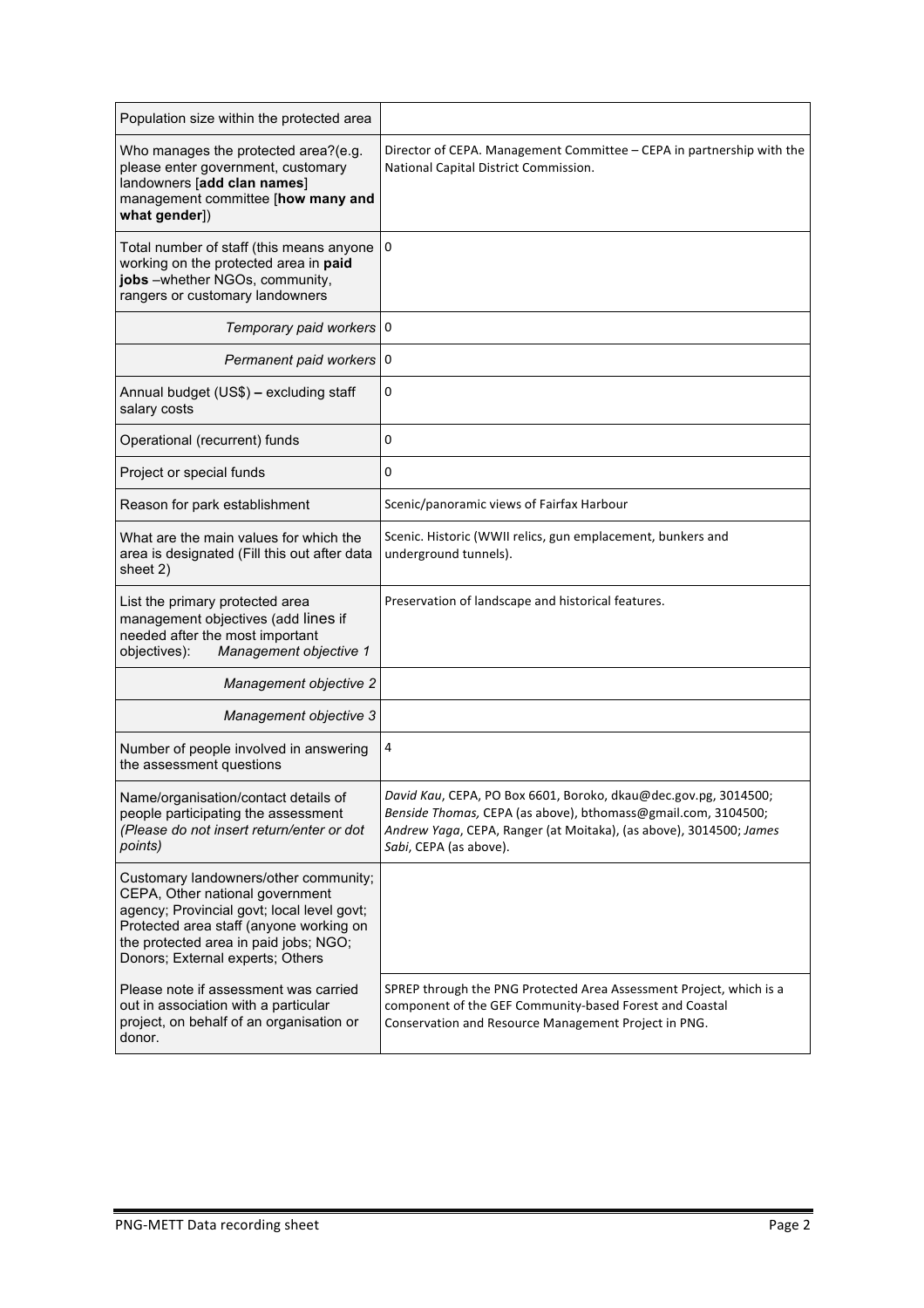# Part 2: What makes this protected area special and important?

Paga Hill was reported to contain at least 20 items of historical significance (e.g. bunkers, gun battery sites and emplacements, tunnels, ground level undetermined concrete structures, observation posts, concrete steps and gun positions) (Archaeological and Heritage Management Solutions 2013). However, recent development (e.g. reclamation at the base of the site and removal of most of the seaward portion of the site for commercial development) has significantly impacted on the historical significance of the site through the removal of several relics. There has been little or no government investment into the area and currently the site is under development. It is a highly modified environment. The PNG War Surplus Material Act, 1952 was enacted to establish ownership of materials relating to wars in which Australia had been involved from 3 September 1939 until October 1952. Under the Act: any building, fitting or structure, or the materials comprising any building, fitting or structure or any aircraft, ship, vehicle, machinery, equipment or chattel acquired or used by any government or by the armed forces of any government in, or in connection with, the prosecution of the recent war is deemed, until proven to the contrary, to be the absolute property of the State (PNG).

| No.           | <b>Key values</b> | <b>Brief description</b>                                                                                                                                                                                                                                                                                      | <b>Note if</b><br>endangered<br>species or<br>ecosystem (IUCN) |
|---------------|-------------------|---------------------------------------------------------------------------------------------------------------------------------------------------------------------------------------------------------------------------------------------------------------------------------------------------------------|----------------------------------------------------------------|
| 1             | Historical site   | Some WWII relics remain e.g. some gun emplacements, but<br>many of the structures have been destroyed as part of the<br>construction of a commercial building on the site. Without<br>access to the site, it is difficult to know what has been<br>removed. It is thought that the tunnel has been destroyed. |                                                                |
| $\mathfrak z$ | Scenic            | Panoramic view of the harbour (Simpson Harbour) and city<br>(Ella Beach)                                                                                                                                                                                                                                      |                                                                |
| 3             | Tourism           | Although the site is currently unable to be accessed, it has<br>historical values of interest to tourism; and the site provides a<br>lookout with lines of sight to the harbour and city.                                                                                                                     |                                                                |
| 4             | Communication     | Telecom Tower infrastructure.                                                                                                                                                                                                                                                                                 |                                                                |

#### Table 2. Key values of the protected area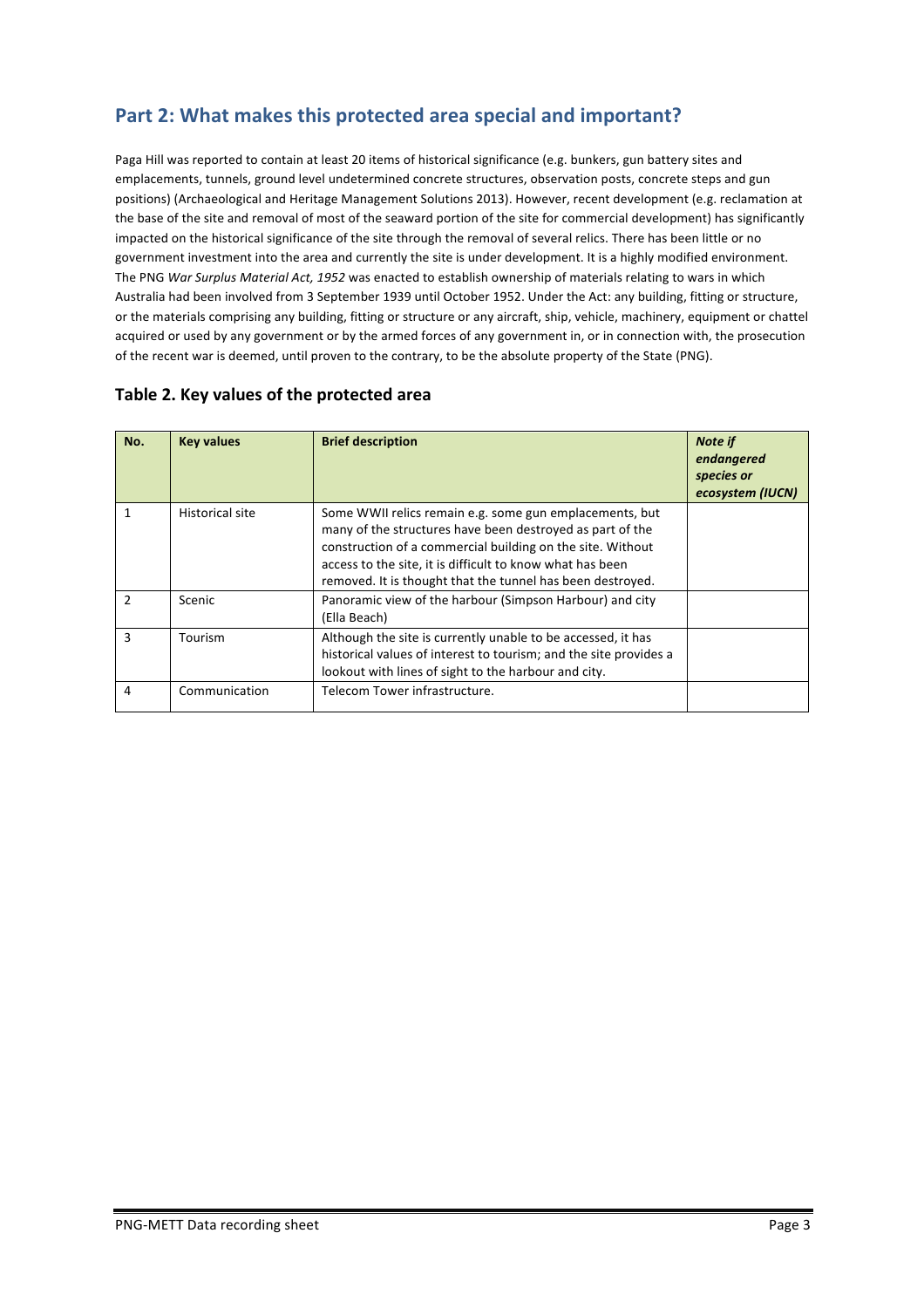### **Table 3. Checklist of values/benefits**

Not important 0; Important 1; Very important 2; Don't know DK

|       | How important is the protected area for           | <b>Score</b>   | <b>Comment</b>                                               |
|-------|---------------------------------------------------|----------------|--------------------------------------------------------------|
|       | each of the listed values/benefits?               | (0,1,2, DK)    |                                                              |
| 1.    | Biodiversity - the presence of many               | 0              |                                                              |
|       | different kinds of plants, animals and            |                |                                                              |
|       | ecosystems                                        |                |                                                              |
|       | 2. Presence of rare, threatened, or               | 0              |                                                              |
|       | endangered species (plants and animals)           |                |                                                              |
|       | 3. Ecosystems (e.g. wetlands, grasslands,         | $\Omega$       |                                                              |
|       | coral reefs etc) that are rare because they       |                |                                                              |
|       | have been cleared or destroyed in other           |                |                                                              |
| areas |                                                   |                |                                                              |
|       | 4. Protecting clean, fresh water                  | 0              |                                                              |
|       | 5. Sustaining important species in big            | $\Omega$       |                                                              |
|       | enough numbers that they are able to              |                |                                                              |
|       | survive here                                      |                |                                                              |
|       | 6. Providing a source of employment for           | $\mathbf 0$    |                                                              |
|       | local communities now                             |                |                                                              |
|       | 7. Providing resources for local subsistence      | 0              |                                                              |
|       | (food, building materials, medicines etc.)        |                |                                                              |
|       | 8. Providing community development                | 0              |                                                              |
|       | opportunities through sustainable<br>resource use |                |                                                              |
|       | 9. Religious or spiritual significance (e.g.      | $\mathbf 0$    |                                                              |
|       | tambu places)                                     |                |                                                              |
|       | 10. Plant species of high social, cultural, or    | 0              |                                                              |
|       | economic importance                               |                |                                                              |
|       | 11. Animal species of high social, cultural, or   | 0              |                                                              |
|       | economic importance                               |                |                                                              |
|       | 12. Attractive scenery                            | $\overline{2}$ | Views to the harbour from the top of the hill.               |
|       | 13. Tourism now                                   | 1              | The site is being re-developed and access is limited.        |
|       | 14. Potential value for tourism in the future     | $\overline{2}$ | It has value due to its inner city location, panoramic views |
|       |                                                   |                | and WWII war relics.                                         |
|       | 15. Educational and/or scientific value           | 1              |                                                              |
|       | 16. Maintaining culture and tradition on          | 0              |                                                              |
|       | customary land and passing this on to             |                |                                                              |
|       | future generations                                |                |                                                              |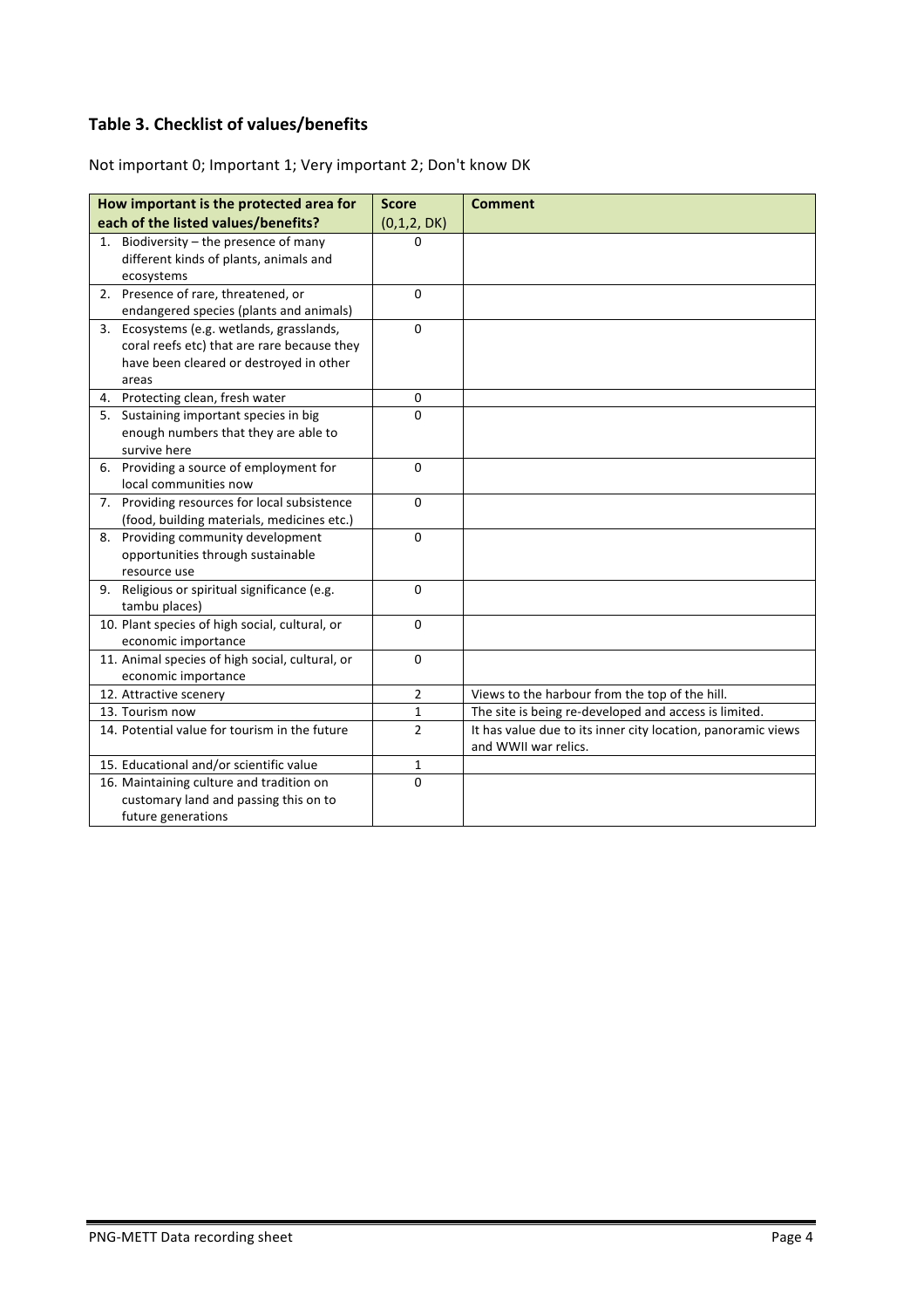# Part 3: What are the threats to the protected area?

# **Table 4: Threats to the protected area**<br>**H** High significance threats are seriously degrading va

- High significance threats are seriously degrading values. This means they are badly damaging some value -it might be a kind of animal or plant, or your traditional gardens
- **M** Medium threats are having some negative impact they are damaging values but not so badly
- **L** Low threats are present but not seriously damaging values<br>**0** N/A where the threat is not present in the protected area of
- **N/A** where the threat is not present in the protected area or where something is happening but is not threatening the values at all

| <b>Threat type</b>                     | <b>Score</b><br>(H,M,L,0) | <b>Notes</b>                                                         |
|----------------------------------------|---------------------------|----------------------------------------------------------------------|
| 1.1 Housing and settlement             | 0                         |                                                                      |
| 1.1a Population increase in the        | $\Omega$                  |                                                                      |
| protected area community               |                           |                                                                      |
| 1.2 Commercial and industrial areas    | H                         | The site is currently under construction for commercial purposes and |
|                                        |                           | much of the original site and the war relics have been destroyed.    |
| 1.3 Tourism and recreation             | 0                         |                                                                      |
| infrastructure                         |                           |                                                                      |
| 2.1 Customary land owner and           | $\mathbf 0$               |                                                                      |
| community gardens and small crops      |                           |                                                                      |
| 2.1a Drug cultivation                  | $\mathbf 0$               |                                                                      |
| 2.1b Commercial plantations            | $\mathbf 0$               |                                                                      |
| 2.2 Wood and pulp plantations          | 0                         |                                                                      |
| 2.3 Livestock farming and grazing      | $\pmb{0}$                 |                                                                      |
| 2.4 Marine and freshwater              | 0                         |                                                                      |
| aquaculture                            |                           |                                                                      |
| 3.1 Oil and gas drilling               | 0                         |                                                                      |
| 3.2 Mining and quarrying               | 0                         |                                                                      |
| 3.3 Energy generation                  | 0                         |                                                                      |
| 4.1 Roads and railroads (include       | $\overline{H}$            | A new road has been constructed on the reclaimed land at the base of |
| road-killed animals)                   |                           | the site and the access road to the site has been closed.            |
| 4.2 Utility and service lines (e.g.    | $\Omega$                  |                                                                      |
| electricity cables, telephone lines)   |                           |                                                                      |
| 4.3 Shipping lanes                     | $\pmb{0}$                 |                                                                      |
| 4.4 Flight paths                       | 0                         |                                                                      |
| 5.1 Hunting, killing and collecting    | $\Omega$                  |                                                                      |
| terrestrial animals (including killing |                           |                                                                      |
| of animals as a result of              |                           |                                                                      |
| human/wildlife conflict)               |                           |                                                                      |
| 5.2 Gathering terrestrial plants or    | $\Omega$                  |                                                                      |
| plant products (non-timber)            |                           |                                                                      |
| 5.3a Logging and wood harvesting       | 0                         |                                                                      |
| for local/customary use                |                           |                                                                      |
| 5.3b Logging and wood harvesting -     | 0                         |                                                                      |
| commercial logging                     |                           |                                                                      |
| 5.4a Fishing, killing and harvesting   | $\Omega$                  |                                                                      |
| aquatic resources for                  |                           |                                                                      |
| local/customary use                    |                           |                                                                      |
| 5.4b Fishing, killing and harvesting   | 0                         |                                                                      |
| aquatic resources for commercial       |                           |                                                                      |
| use                                    |                           |                                                                      |
| 6.1 Recreational activities and        | 0                         |                                                                      |
| tourism                                |                           |                                                                      |
| 6.2 War, civil unrest and military     | $\mathbf 0$               |                                                                      |
| exercises                              |                           |                                                                      |
| 6.3 Research, education and other      | $\mathbf 0$               |                                                                      |
| work-related activities in protected   |                           |                                                                      |
| areas                                  |                           |                                                                      |
| 6.4 Activities of protected area       | 0                         |                                                                      |
| managers (e.g. construction or         |                           |                                                                      |
| vehicle use)                           |                           |                                                                      |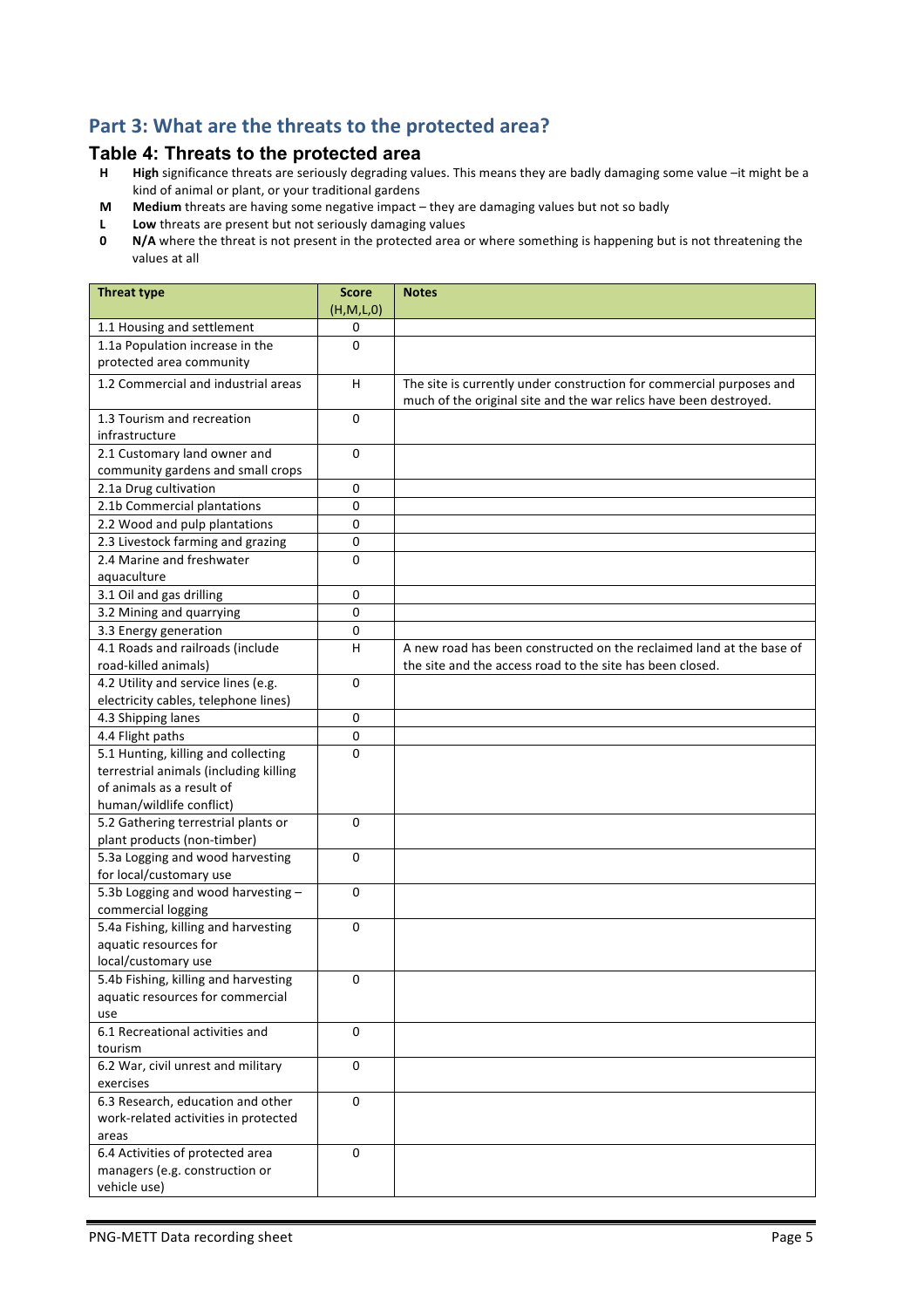| <b>Threat type</b>                       | <b>Score</b><br>(H, M, L, 0) | <b>Notes</b>                                                        |
|------------------------------------------|------------------------------|---------------------------------------------------------------------|
| 6.5 Deliberate vandalism, destructive    | н                            | The site has been destroyed as a result of earthworks for the       |
| activities or threats to protected       |                              | construction of commercial buildings.                               |
| area staff and visitors                  |                              |                                                                     |
| 7.1 Fire and fire suppression            | 0                            |                                                                     |
| (including arson)                        |                              |                                                                     |
| 7.2 Dams, hydrological modification      | $\Omega$                     |                                                                     |
| and water management/use                 |                              |                                                                     |
| 7.3a Increased fragmentation within      | $\Omega$                     |                                                                     |
| protected area                           |                              |                                                                     |
| 7.3b Isolation from other natural        | $\mathbf{0}$                 |                                                                     |
| habitat (e.g. deforestation)             |                              |                                                                     |
| 7.3c Other 'edge effects' on park        | H                            | Encroachment of commercial buildings and a new road at the base of  |
| values                                   |                              | the hill.                                                           |
| 7.3d Loss of keystone species (e.g.      | $\Omega$                     |                                                                     |
| top predators, pollinators etc.)         |                              |                                                                     |
| 8.1 Pest plants                          | $\mathbf 0$                  |                                                                     |
| 8.1a Pest animals                        | 0                            |                                                                     |
| 8.1b Diseases such as fungus or          | 0                            |                                                                     |
| viruses that make native plants or       |                              |                                                                     |
| animals sick                             |                              |                                                                     |
| 8.2 Introduced genetic material (e.g.    | $\mathbf{0}$                 |                                                                     |
| genetically modified organisms)          |                              |                                                                     |
| 9.1 Household sewage and urban           | $\Omega$                     |                                                                     |
| waste water                              |                              |                                                                     |
| 9.1a Sewage and waste water from         | $\mathbf{0}$                 |                                                                     |
| protected area facilities                |                              |                                                                     |
| 9.2 Industrial, mining and military      | 0                            |                                                                     |
| effluents                                |                              |                                                                     |
| 9.3 Agricultural and forestry            | $\Omega$                     |                                                                     |
| effluents (e.g. excess fertilizers or    |                              |                                                                     |
| pesticides)                              |                              |                                                                     |
| 9.4 Garbage and solid waste              | 0                            |                                                                     |
| 9.5 Air-borne pollutants                 | 0                            |                                                                     |
| 9.6 Excess energy (e.g. heat             | 0                            |                                                                     |
| pollution, lights etc.)                  |                              |                                                                     |
| 10.1 Volcanoes                           | 0                            |                                                                     |
| 10.2 Earthquakes/Tsunamis                | 0                            |                                                                     |
| 10.3 Avalanches/Landslides               | 0                            |                                                                     |
| 10.4 Erosion and siltation/              | 0                            |                                                                     |
| deposition (e.g. shoreline or riverbed   |                              |                                                                     |
| changes)                                 |                              |                                                                     |
| 11.1 Habitat shifting and alteration     | $\mathbf 0$                  |                                                                     |
| 11.2 Droughts                            | $\pmb{0}$                    |                                                                     |
| 11.3 Temperature extremes                | $\pmb{0}$                    |                                                                     |
| 11.4 Storms and flooding                 | $\pmb{0}$                    |                                                                     |
| 11.5 Coral bleaching                     | 0                            |                                                                     |
| 11.6 Intrusion by saltwater into         | $\mathbf 0$                  |                                                                     |
| gardens etc.                             |                              |                                                                     |
| 11.7 Sea level rise                      | 0                            |                                                                     |
| Other (please explain)                   |                              |                                                                     |
| 12.1 Loss of cultural links, traditional | 0                            |                                                                     |
| knowledge and/or management              |                              |                                                                     |
| practices                                |                              |                                                                     |
| 12.2 Natural deterioration of            | 0                            |                                                                     |
| important cultural site values           |                              |                                                                     |
| 12.3 Destruction of cultural heritage    | H                            | Destruction of important WWII relics e.g. bunkers, gun emplacements |
| buildings, gardens, sites etc.           |                              | and tunnels.                                                        |
| Other (please explain)                   |                              |                                                                     |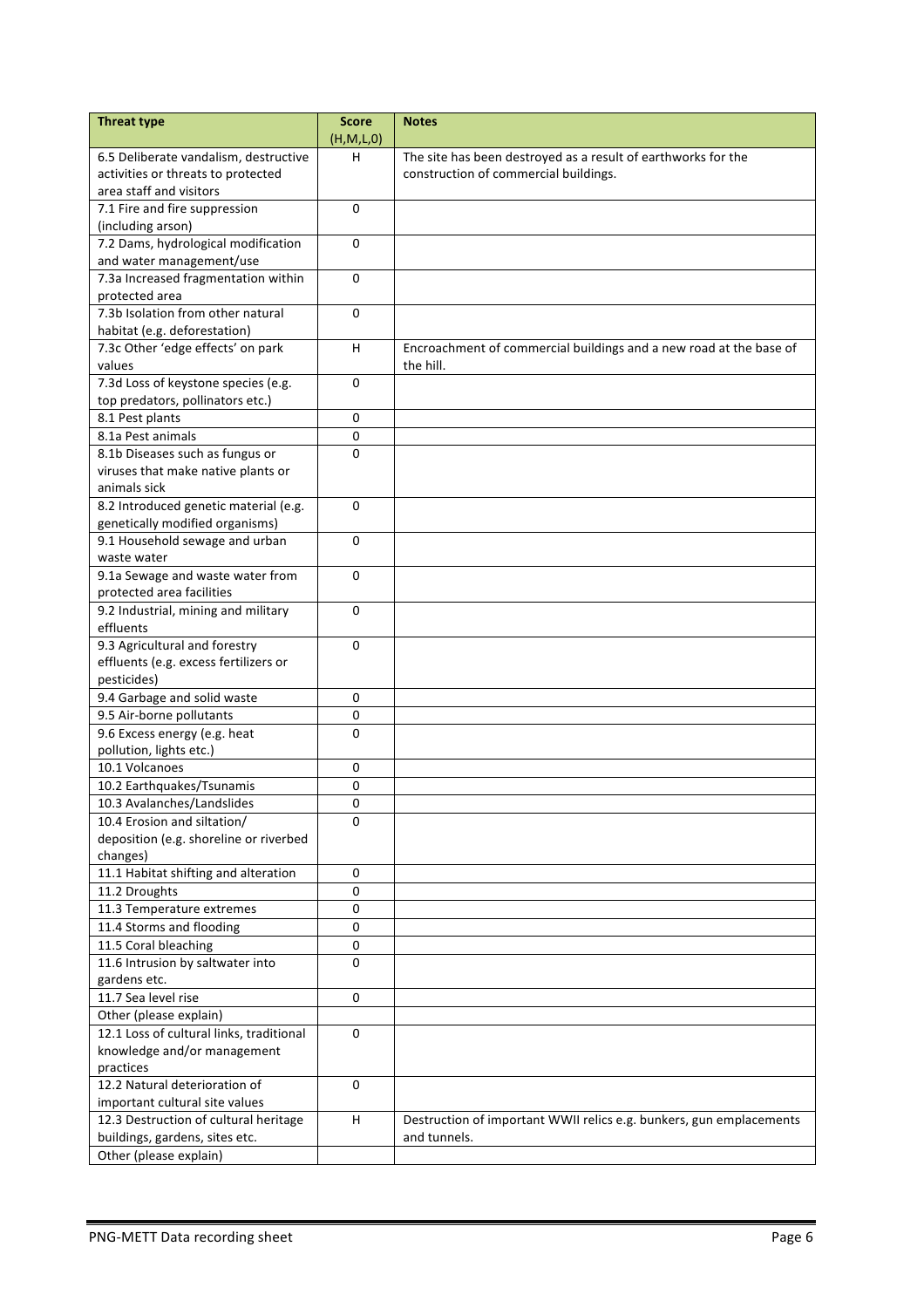### Table 5. Worst threats and ways forward

| <b>Threat</b><br>No. | <b>Threat</b><br>(Most significant first)                                        | Threat number or<br>name (copy no.<br>from Table 4) | Nature of the threat, impact and how to reduce the impact.                                                                                                                                                                                                                                                                                                                                                                                                                                                                                                                                                                                                                                                                                                         |
|----------------------|----------------------------------------------------------------------------------|-----------------------------------------------------|--------------------------------------------------------------------------------------------------------------------------------------------------------------------------------------------------------------------------------------------------------------------------------------------------------------------------------------------------------------------------------------------------------------------------------------------------------------------------------------------------------------------------------------------------------------------------------------------------------------------------------------------------------------------------------------------------------------------------------------------------------------------|
|                      | Destruction of a<br>historical heritage site<br>due to commercial<br>development | 12.3                                                | Top down decisions have resulted in severe impacts on the<br>values of the area. The issue has been taken to court under<br>the War Surplus Material Act 1952. CEPA provided advice on<br>the site's historic and other values, for consideration in the<br>decision making process, but this was not successful. There<br>needs to be effective enforcement of the existing laws -this is<br>important for the country. We need to be seen to be enforcing<br>our legislation. Those responsible for the administration of the<br>War Surplus Material Act (i.e. the National Museum), were<br>engaged too late in the development decision making process<br>and as a consequence the development has proceeded and<br>many of the site's values have been lost. |

## Part 4: What is the management like in the protected area?

#### **Table 6. Management effectiveness scores, comments, next steps**

| <b>Issue</b>                      | <b>Score</b><br>$(0,1,2,3 \text{ NA})$ | <b>Comment</b>                                                                                                                                               | <b>Next steps</b> |
|-----------------------------------|----------------------------------------|--------------------------------------------------------------------------------------------------------------------------------------------------------------|-------------------|
| 1a. Legal status                  | 3                                      | Legally gazetted.                                                                                                                                            |                   |
| 1b. Legal status                  |                                        |                                                                                                                                                              |                   |
| 2a. Protected area<br>regulations | $\overline{2}$                         | Regulations in relation to the historic<br>relics lie with the National Museum<br>under their legislation $-$ re taking of<br>war relics (not CEPA).         |                   |
| 2b. Protected area<br>regulations |                                        |                                                                                                                                                              |                   |
| 3. Law enforcement                | $\Omega$                               | In the past yes, but now through<br>decentralisation and downsizing of the<br>public service there has been no<br>management of the area since the<br>1990s. |                   |
| 4. Protected area objectives      | $\Omega$                               | We currently don't know what the<br>objectives for the protected area are.                                                                                   |                   |
| 5. Protected area design          | 3                                      | The size captures the relics from WWII<br>and the only other main value is as a<br>viewing point.                                                            |                   |
| 6. Protected area boundaries      | 3                                      | Boundaries are known and mapped.                                                                                                                             |                   |
| 7. Management plan                | 0                                      |                                                                                                                                                              |                   |
| 7a. Planning process              | $\Omega$                               |                                                                                                                                                              |                   |
| 7b. Planning process              | 0                                      |                                                                                                                                                              |                   |
| 7c. Planning process              | 0                                      |                                                                                                                                                              |                   |
| 8. Regular work plan              | $\Omega$                               |                                                                                                                                                              |                   |
| 9. Resource inventory             | 3                                      | There is a recent report on the historic<br>values on the site.                                                                                              |                   |
| 10. Protection systems            | 0                                      |                                                                                                                                                              |                   |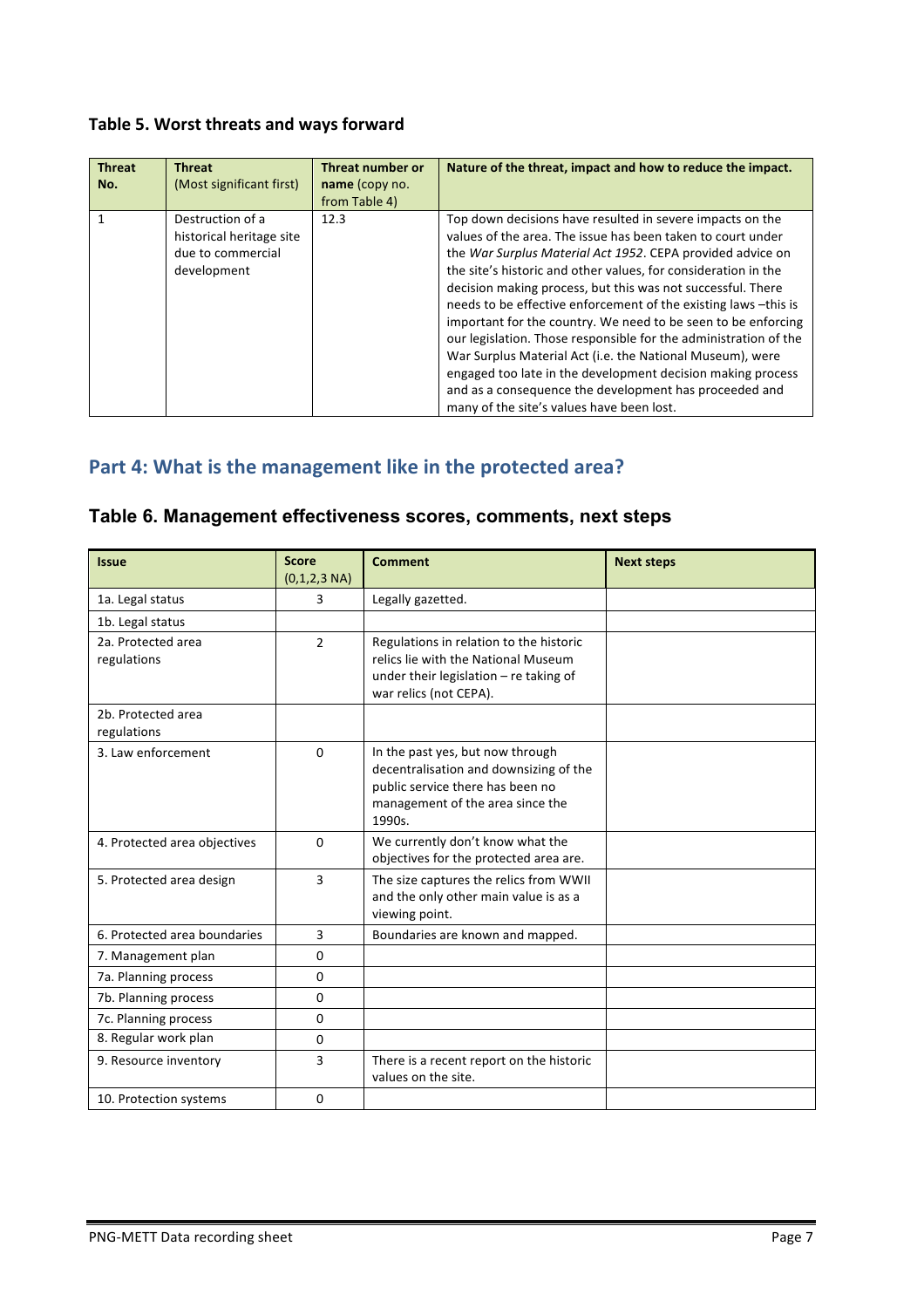| <b>Issue</b>                                          | <b>Score</b><br>$(0,1,2,3 \text{ NA})$ | <b>Comment</b>                                                                                                                                                                                                                     | <b>Next steps</b> |
|-------------------------------------------------------|----------------------------------------|------------------------------------------------------------------------------------------------------------------------------------------------------------------------------------------------------------------------------------|-------------------|
| 11. Research and monitoring                           | 1                                      | Some research has been done under<br>the Kokoda Initiative - Paga Hill was<br>one of three sites examined (by<br>Archaeological and Heritage<br>Management Solutions). About 20<br>important historical relics were<br>identified. |                   |
| 12. Resource management                               | 0                                      |                                                                                                                                                                                                                                    |                   |
| 13a. Staff numbers                                    | $\mathbf 0$                            |                                                                                                                                                                                                                                    |                   |
| 13b. Other people working<br>on the protected area    | 0                                      |                                                                                                                                                                                                                                    |                   |
| 14. Training and skills                               | $\Omega$                               | There is no on-ground presence in the<br>protected area.                                                                                                                                                                           |                   |
| 15. Current budget                                    | 0                                      |                                                                                                                                                                                                                                    |                   |
| 16. Security of budget                                | 0                                      |                                                                                                                                                                                                                                    |                   |
| 17. Management of budget                              | <b>NA</b>                              |                                                                                                                                                                                                                                    |                   |
| 18. Equipment                                         | 0                                      |                                                                                                                                                                                                                                    |                   |
| 19. Maintenance of<br>equipment                       | <b>NA</b>                              |                                                                                                                                                                                                                                    |                   |
| 20. Education and awareness                           | 0                                      |                                                                                                                                                                                                                                    |                   |
| 21. Planning for land use or<br>marine activities     | 0                                      | Planning decisions have resulted in the<br>destruction of many of the site's<br>values.                                                                                                                                            |                   |
| 22. State and commercial<br>neighbours                | 0                                      |                                                                                                                                                                                                                                    |                   |
| 23. Indigenous people/<br><b>Customary landowners</b> | 0                                      |                                                                                                                                                                                                                                    |                   |
| 24a. Impact on communities                            | 0                                      |                                                                                                                                                                                                                                    |                   |
| 24b. Impact on communities                            | 0                                      |                                                                                                                                                                                                                                    |                   |
| 24c. Impact on communities                            | 0                                      |                                                                                                                                                                                                                                    |                   |
| 25. Economic benefit                                  | 0                                      |                                                                                                                                                                                                                                    |                   |
| 26. Monitoring and<br>evaluation                      | 0                                      |                                                                                                                                                                                                                                    |                   |
| 27. Visitor facilities                                | 0                                      |                                                                                                                                                                                                                                    |                   |
| 28. Commercial tourism<br>operators                   | 0                                      |                                                                                                                                                                                                                                    |                   |
| 29. Fees                                              | ΝA                                     |                                                                                                                                                                                                                                    |                   |
| 30. Condition of values                               | 0                                      |                                                                                                                                                                                                                                    |                   |
| 30a.Condition of values                               | $\mathbf{1}$                           | The evidence from an on-site visit<br>indicated that the values are<br>disappearing and that development<br>continues, with little or no protection<br>of the site's remaining historic relics.                                    |                   |
| 30b. Condition of values                              | 0                                      |                                                                                                                                                                                                                                    |                   |
| 30c. Condition of values                              | 0                                      |                                                                                                                                                                                                                                    |                   |